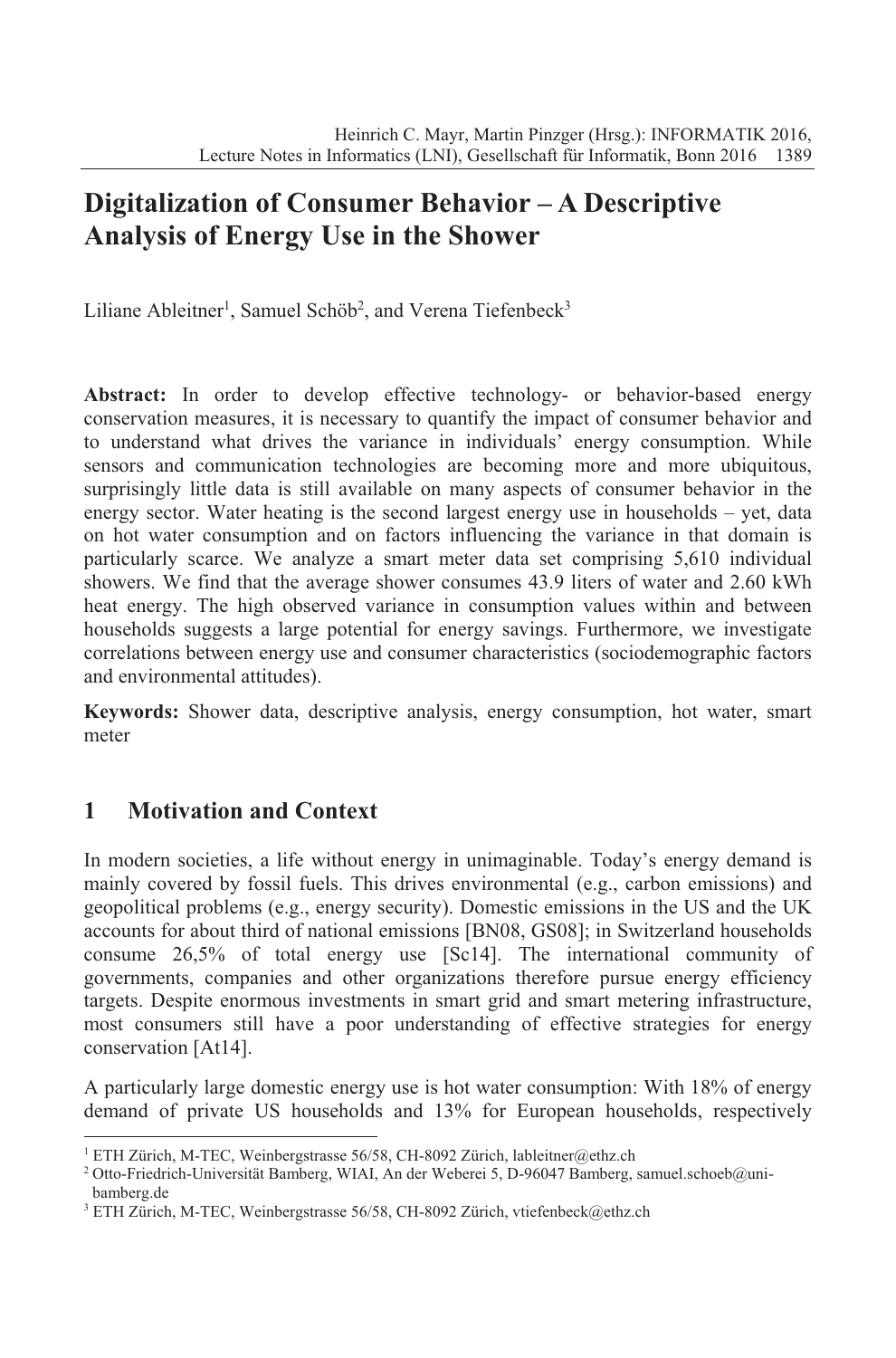#### 1390 Liliane Ableitner et al.

[Re13, De13], it is the second largest domestic energy use after space heating. Yet, the majority of consumers are unaware of the large amount of energy contained in hot water. In fact, most people do not associate showering with energy consumption. Consequently, we expect a high saving potential for hot water consumption. Yet, before we evaluate energy efficiency means from technical and behavioral viewpoints, we first need to quantify the energy consumption associated with that behavior, gauge the variance in that behavior, and understand how humans consume hot water.

With decreasing prices for sensors measuring the full set of circumstances (e.g., GPS location, altimeter, aerial carbon dioxide) tracking one's life gets easier. Recently, a Swiss startup developed a smart meter for the shower that tracks hot water consumption with the help of a temperature and a flowrate sensor. In that way, hot water consumption data is gathered on a disaggregated level and allows a better understanding of the yet unexplored energy end use showering.

This paper analyzes such a shower data set comprising of 5,610 data points collected in 636 Swiss households in 2012. We study resource consumption in the shower by examining the consumption variables water volume, water temperature, flowrate, shower time and consumed energy. We observe variance patterns within and between households and analyze consumption for differences in age, gender, and attitude towards the environment.

Giving insights into human shower behavior based on the worldwide first large-scaled shower data set accesses one more domestic resource use which could not have been explained so far. Yet, we have to stress that all findings are based on our particular data and that this paper is in every respect descriptive. Please note that other articles based on the same data have been published so far; parts of the methodology section therefore correspond to our previous work [Ti16]. In the following we describe our methodology and present our results before we discuss their implications.

### **2 Study Design, Data Collection and Sample**

We conducted a large-scale field study in cooperation with a local utility that gave the study device (smart shower meter) as a gift (unconditional of participating in our study) to 5,000 customers. Among these, 1- and 2-person households who agreed to answer two surveys and to make their shower data available to the researchers were eligible for the energy efficiency study with a limitation of 700 participating households (due to budget and logistic reasons). The purpose of the surveys was to get demographical data as well as the participant's attitude towards the environment. For the estimation of the latter, we used a scale provided in previous literature [Di07] 10 items (measured on 5-point Likert scales) assess individuals' level of environmental concern. In the following two months of winter 2012/ 2013, study participants installed the smart meters in their showers. The technology tracks all water extractions with the help of a flowrate and a temperature sensor and stores the data on the internal memory. At the end of the study, participants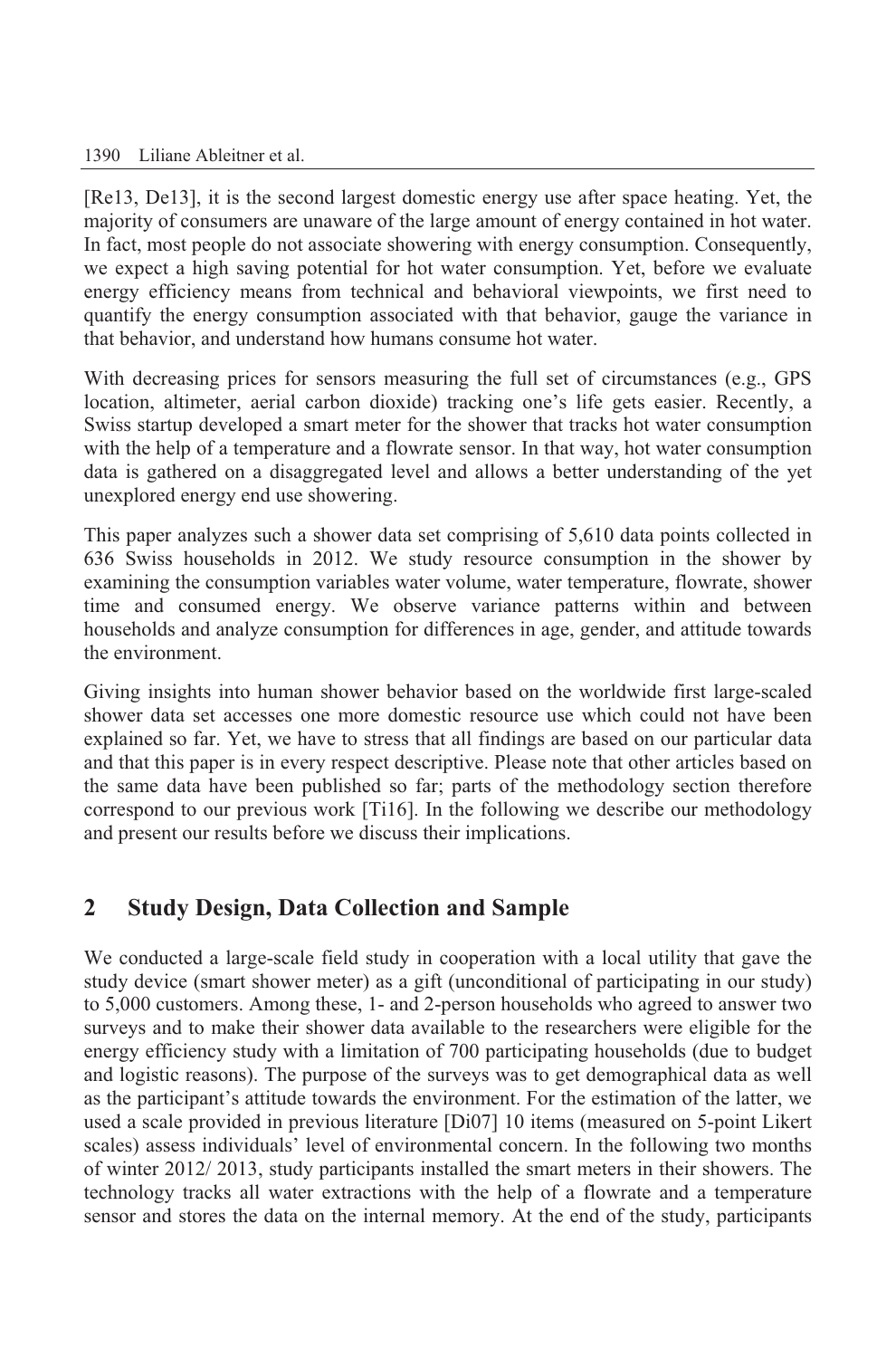sent in their devices in order to have them manually read out before they were returned to the participants for good. The course of study was split into two periods: the baseline period which tracks shower behavior without of any contrived researcher interference (first ten tracked showers on the device) and the intervention period in which participants are provided with real-time information on their resource use (from shower eleven on). During the baseline period the smart meter displayed only temperature; we therefore limited the baseline period to ten showers per household in order to not bore the study participants. Later on in the intervention phase water and energy consumption, temperature and an energy efficiency class were shown. This paper first provides a descriptive analysis of the baseline data in order to give insights into human shower behavior<sup>4</sup> and then tried to explain variance in shower behavior with the help of demographics.

Overall, we collected survey and shower data from 636 Swiss households located in the region of Zurich. In total, we analyze shower behavior of 975 individuals, 50% of which are female. The mean age of study participants is 46.3 years with a standard derivation of 15.6 years. Regarding attitude toward the environment, our sample reflects well the Swiss society with a mean of 3.61 (SD=.46) compared to the mean score provided by Diekmann et al. (2009) of 3.64. The smart meter data comprises flowrate, temperature, shower time and volume of a total of more than 46'000 showers. Energy consumption is calculated using the standard engineering formula for heat energy ( $E = m * cp * \Delta T / n$ , with heat energy E, mass of water m, heat capacity cp,  $\Delta T$  the difference between the measured water temperature and cold water temperature, and η the coefficient of energy efficiency. The latter depends on the type and age of the heating system. A study for the Swiss Office of Energy [De13] gives a detailed breakdown of residential water heating systems for Switzerland. The vast majority use fossil fuels (40% oil, 25% electric resistance heaters, 21% gas), with an average conversion efficiency of 65%. As mentioned in the previous section, baseline showers only (up to ten showers) are considered in this paper. Water extractions of below 4.5 liters are not considered a shower. With this we ensure that water extractions for cleaning or watering the plants will not distort average consumption values. Data points with more than 200 liters per shower or an average temperature of above 47°C were excluded as extreme outliers or measurement errors (85 showers). Furthermore, we discarded the first data point of every dataset, as its temperature and volume distribution strongly deviated from all other showers recorded. We assume that in many cases, the first water extraction was not an actual shower; instead, participants who had just completed the installation turned on the water for several seconds to see if the device worked and what information it displays. In all, this leaves us with up to nine data point per household for our data analysis ( $N =$ 5,610).

<sup>&</sup>lt;sup>4</sup> We will not further discuss capabilities of the technology and the study period intervention. The energy savings – the main purpose of the study – are not subject of this paper but are discussed in other articles [Ti16].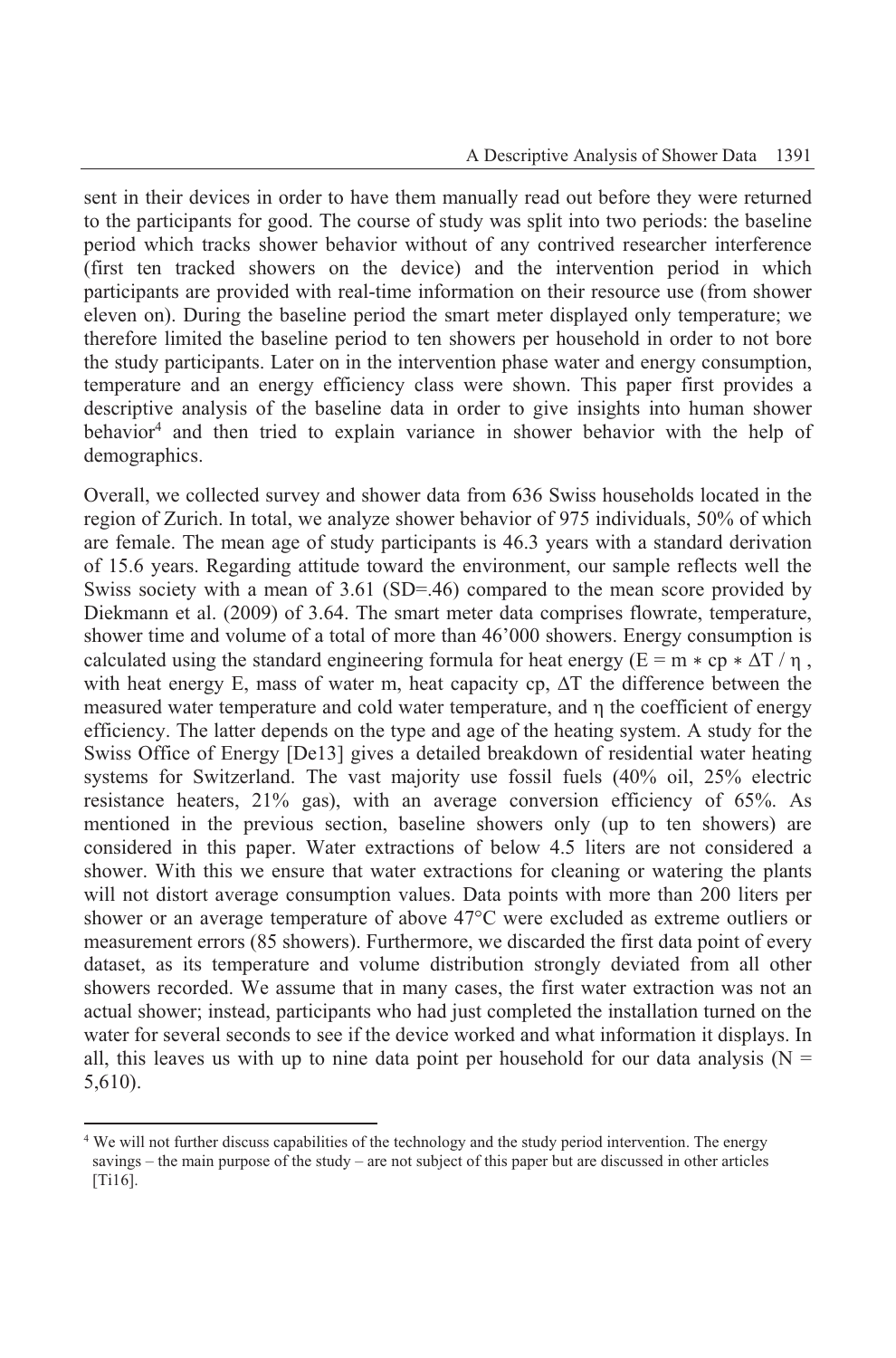1392 Liliane Ableitner et al.

### **3 Results**

In a first step, we examine frequency distributions of the five dependent variables average temperature of a shower (in  $C^{\circ}$ ), water consumption (in liters), energy use (in kWh), flowrate (in liters per minute) and shower time (in minutes). Fig. 1 presents a visualization.

As can be seen in Fig. 1 the frequency distributions of temperature and flowrate are close to the normal distribution whereas resource consumption (water and energy) and shower time are skewed to the right. This pattern indicates that more people take quick showers than long excessive showers. Tab. 1 provides the descriptive statistics mean, standard derivation, minimum and maximum. In addition, we provide descriptive data of the best (lower 20%) and least performing participant groups (upper 20%) such as variances of variables within and between households.



Fig. 1: Frequencies of Showers regarding Flowrate, Average Temperature, Water Consumption, Energy Consumption, and Shower Time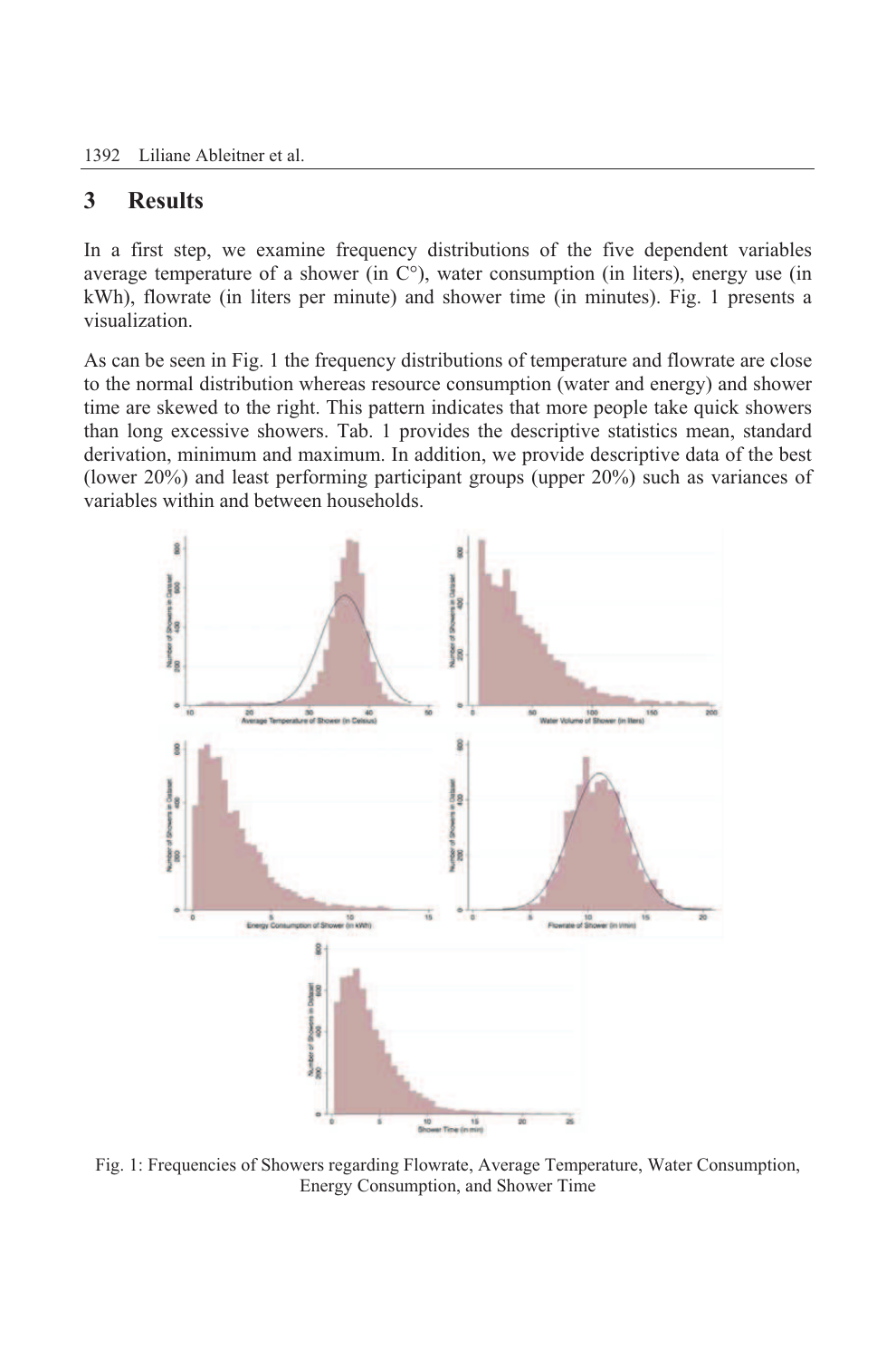Tab. 1 shows that the average individual consumes 43.9 liters of hot water at a temperature of 36 C° when showering. This corresponds to 4 minutes showering at a flowrate of 11 liters per minute and to 2.60 kWh of energy to heat the water. We find a high variance in shower behavior: the bottom quintile of our sample use approximately 10 liters per shower, whereas the top quintile (upper 20%) use 100 liters, respectively. Tab. 1 further provides information on variances in shower behavior between and within households. N refers to the total number of considered showers and n to the number of households; T-bar is the average number of showers per household. For non-parametric variables we observe negative values as the within number refers to the deviation from each household's average. While between and within values for behavior related variables (water, energy, temperature and shower time) do not vary much; we find for the technical variable flowrate that variance within household is remarkably lower than between households. This shows that individuals are exposed to a rather predefined flowrate by their shower and are free to adapt the shower behavior (water consumption and temperature) to their individual comfort needs.

|                                     |              | Mean | <b>SD</b> | Min     | Max  | <i><b>Observations</b></i> |
|-------------------------------------|--------------|------|-----------|---------|------|----------------------------|
|                                     | Overall      | 36.0 | 4.09      | 11.0    | 47.0 | 5610<br>$N =$              |
| Average                             | Lower $20\%$ | 30.0 | 4.94      | 11.0    | 33.5 | 1075<br>$N =$              |
| Temperature<br>(in C <sup>o</sup> ) | Upper $20\%$ | 39.9 | 1.47      | 38.5    | 47.0 | 1442<br>$N =$              |
|                                     | Between      |      | 2.68      | 18.6    | 43.1 | 636<br>$n =$               |
|                                     | Within       |      | 3.11      | 10.4    | 50.3 | $T-bar = 8.82$             |
|                                     | Overall      | 43.9 | 33.7      | 5.00    | 198  | 5610<br>$N =$              |
| Water                               | Lower 20%    | 9.92 | 3.29      | 5.00    | 15.0 | 1060<br>$N =$              |
| Consumption<br>(in liters)          | Upper $20\%$ | 97.6 | 30.1      | 66.0    | 198  | $N =$<br>1140              |
|                                     | Between      |      | 24.9      | 8.33    | 152  | 636<br>$n =$               |
|                                     | Within       |      | 23.3      | $-82.1$ | 178  | $T-bar = 8.82$             |
|                                     | Overall      | 2.60 | 2.15      | 0.00    | 13.6 | 5610<br>$N =$              |
| Energy                              | Lower $20\%$ | 0.50 | 0.23      | 0.00    | 0.87 | 1122<br>$N =$              |
| Consumption<br>$(in \; kWh)$        | Upper $20\%$ | 6.05 | 1.98      | 3.98    | 13.6 | 1123<br>$N =$              |
|                                     | Between      |      | 1.60      | 0.16    | 9.23 | 636<br>$n =$               |
|                                     | Within       |      | 1.48      | $-5.16$ | 12.1 | $T-bar = 8.82$             |
| Flowrate                            | Overall      | 11.0 | 2.52      | 1.07    | 20.7 | 5583<br>$N =$              |
| $(in \ l/min)$                      | Lower $20\%$ | 7.67 | 1.14      | 1.07    | 8.88 | $N =$<br>1108              |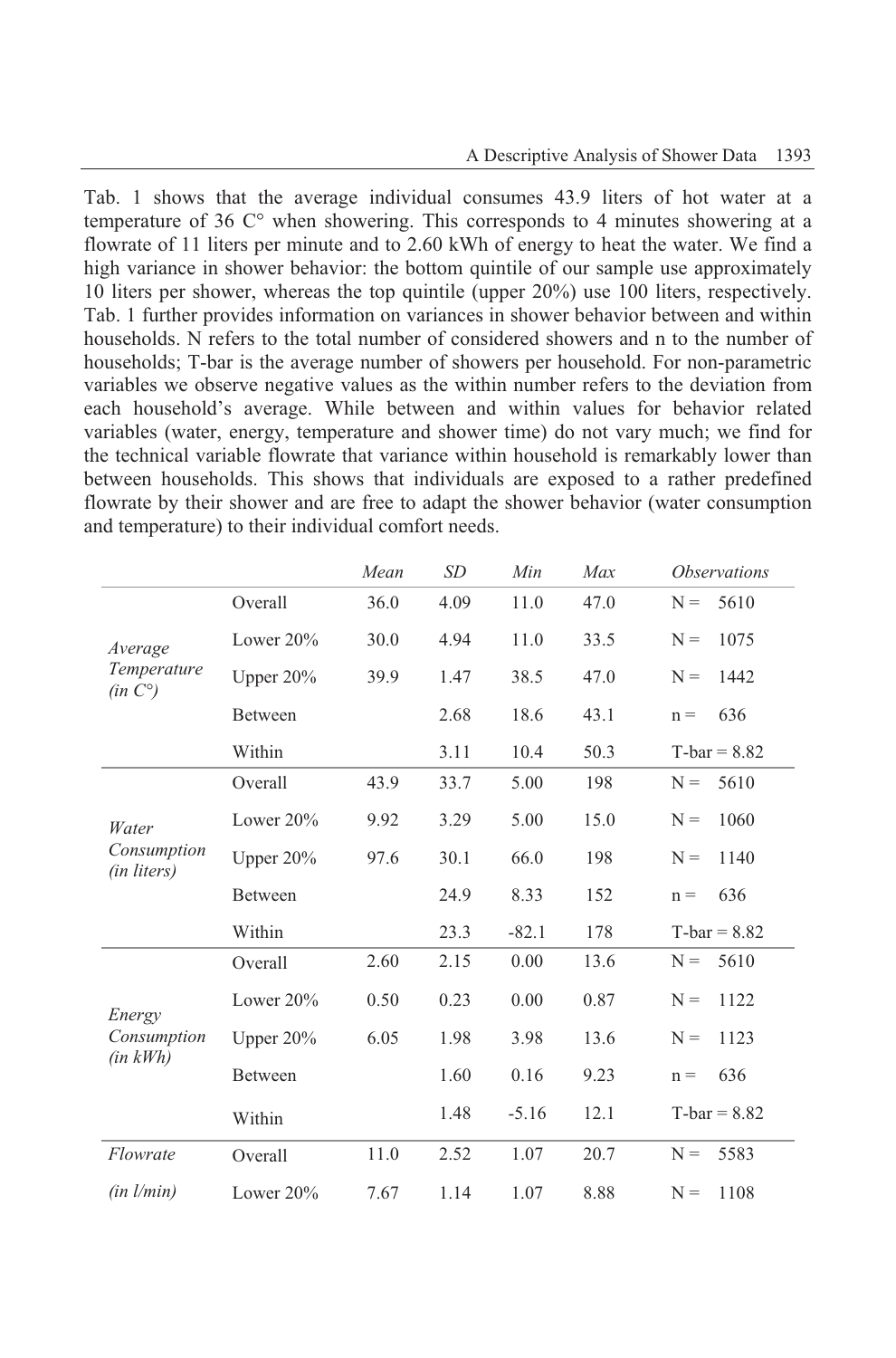|                                           | Upper $20\%$   | 14.7 | 1.41 | 13.1    | 20.7 | $N =$<br>1118  |
|-------------------------------------------|----------------|------|------|---------|------|----------------|
|                                           | Between        |      | 2.34 | 3.19    | 20.0 | 633<br>$n =$   |
|                                           | Within         |      | 0.98 | 4.56    | 16.9 | $T-bar = 8.82$ |
| <b>Shower Time</b><br><i>(in minutes)</i> | Overall        | 4.04 | 3.04 | 0.27    | 24.7 | $N =$<br>5583  |
|                                           | Lower $20\%$   | 0.98 | 0.36 | 0.27    | 1.58 | $N =$<br>1111  |
|                                           | Upper $20\%$   | 8.84 | 2.82 | 6.03    | 24.7 | 1124<br>$N =$  |
|                                           | <b>Between</b> |      | 2.16 | 0.87    | 14.0 | 633<br>$n =$   |
|                                           | Within         |      | 2.16 | $-6.75$ | 18.5 | $T-bar = 8.82$ |

1394 Liliane Ableitner et al.

Tab. 1: Descriptive Shower Data and Analysis of Variance Within and Between Households

In a next step, we investigate the correlation of the five shower variables (temperature, water consumption, energy consumption, flowrate and shower time) with the explanatory variables age, gender, and attitude toward environment of study participants. Tab. 2 presents pairwise correlation coefficients along with their significance level. As energy use is a product of water consumption, shower time and temperature, these values are obviously highly correlated. Apart from this, we find all correlations to be under the threshold of .7, which makes multicollinearity issues in the later introduced regression model very unlikely [Do13]. We conjecture that discriminant validity is assured meaning that all variables measure different contents.

In a next analysis step we investigate whether demographics and attitude towards the environment are able to predict shower behavior. Tab. 3 presents regression estimation for all five dependent variables. For each, we list regression coefficients, their significances, the explanatory potential  $\mathbb{R}^2$ , and the total number of showers considered N. The independent variables are coded as follows: age in years, fraction of females in household with 0 for men only and 1 for women only, and attitude towards the environment from 1= low to 5=high. Independent variables were mean-centered for interpreting regression output correctly.

|                    | Temp.     | Water     | Energy    | Flowr.    | Time      | Age | Fem. Env. |
|--------------------|-----------|-----------|-----------|-----------|-----------|-----|-----------|
| Temperature        |           |           |           |           |           |     |           |
| Water              | $.37***$  |           |           |           |           |     |           |
| Energy             | $.44***$  | .99***    |           |           |           |     |           |
| Flowrate           | $-.02$    | $22***$   | $20***$   |           |           |     |           |
| <b>Shower Time</b> | $.40***$  | $.93***$  | $93***$   | $-.08***$ |           |     |           |
| Age                | $-.22***$ | $-.24***$ | $-.26***$ | $.05*$    | $-.26***$ |     |           |
|                    |           |           |           |           |           |     |           |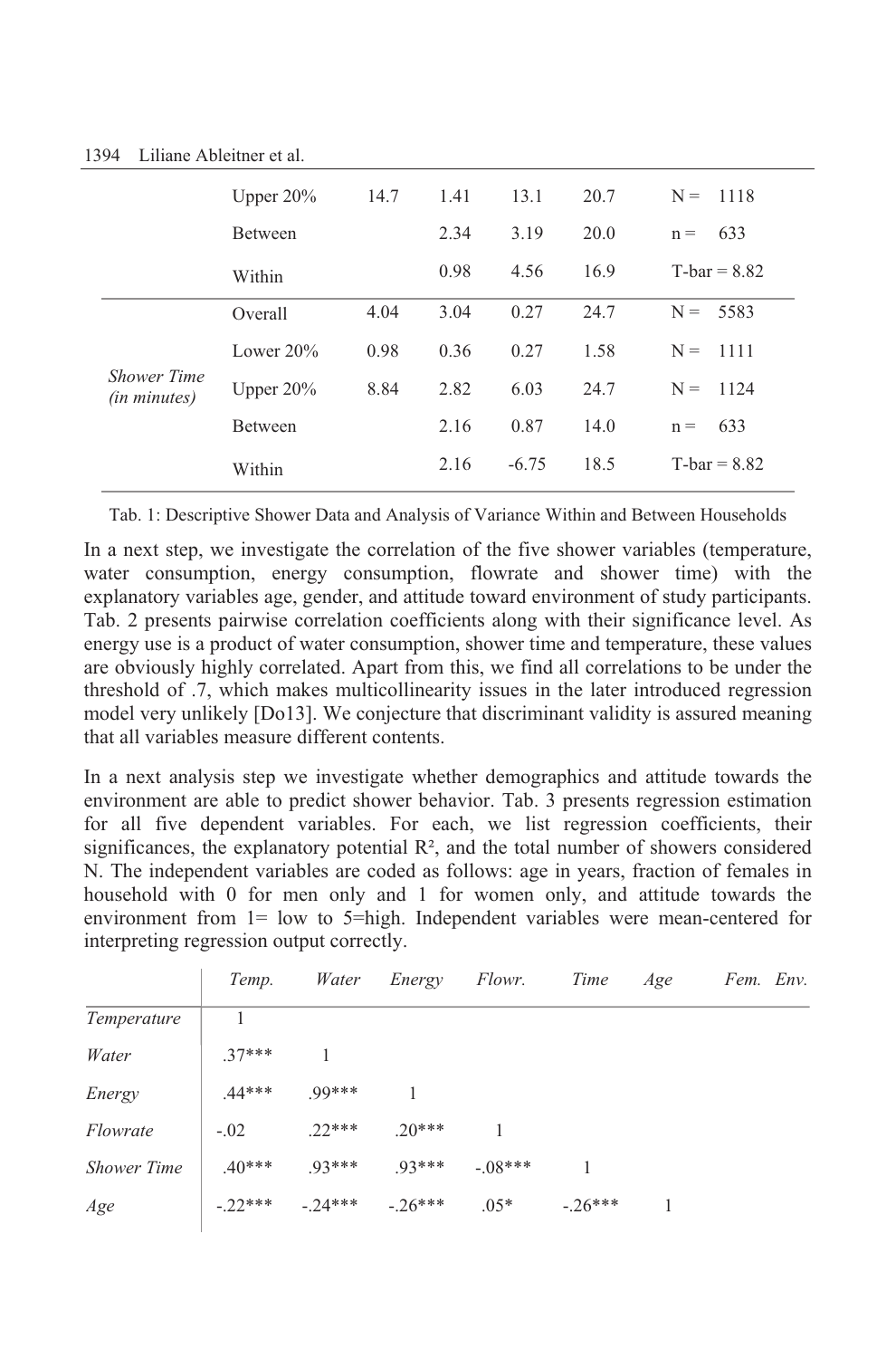|                              |        |                                     |  | A Descriptive Alialysis of Shower Data 1393 |         |          |         |  |  |
|------------------------------|--------|-------------------------------------|--|---------------------------------------------|---------|----------|---------|--|--|
| Females                      | $.03*$ | $-.04**$ $-.03**$                   |  | .00                                         | $-04**$ | $.08***$ |         |  |  |
| <i>Environment</i> $ -.03**$ |        | $-13***$ $-13***$ $-11***$ $-09***$ |  |                                             |         | $.14***$ | $.04**$ |  |  |
| *** p<.01 ** p<.05 * p<.1    |        |                                     |  |                                             |         |          |         |  |  |

A Descriptive Analysis of Shower Data 1395

Tab. 2: Pairwise Correlations of Dependent and Independent Variables

|             |             |             | D V         |             |                    |  |
|-------------|-------------|-------------|-------------|-------------|--------------------|--|
|             | Temperature | Water       | Energy      | Flowrate    | <b>Shower Time</b> |  |
| Age         | $-0.702***$ | $-5.868***$ | $-0.406***$ | $0.124***$  | $-0.598***$        |  |
| Females     | $0.452***$  | $-1.204$    | $-0.043$    | $-0.027$    | $-0.158$           |  |
| Environment | $-0.025$    | $-7.795***$ | $-0.479***$ | $-0.668***$ | $-0.411***$        |  |
| Constant    | 35.983***   | 43.784***   | 2.588***    | $10.998***$ | $4.037***$         |  |
| $R^2$       | .049        | .068        | .076        | .017        | .074               |  |
| N           | 5117        | 5117        | 5117        | 5099        | 5099               |  |
|             |             |             |             |             |                    |  |

 $***$  p<0.01

Tab. 3: Regression Coefficients of Shower Data Explained by Age, Fraction of Females in Households, and Attitude Toward Environment

Age significantly determines shower behavior: Except for flowrate, age impacts all outcome variables negatively. Even though young peoples' flowrates are significantly lower, they shower longer and warmer and hence need more resources. On average, a 25-year old individual uses 3.54 kWh per shower while a 57-year old individual only needs 2.10 kWh per shower. In general, women shower significantly warmer than men. Yet, this does not influence shower consumption concerning used water and energy significantly. Attitude toward the environment does not impact the temperature of the water used, but, in fact, has an effect on shower time and consumed resources. The higher it is, the shorter are showers and less water and energy is consumed. Despite of the fact that these independent variables significantly explain variance of the outcome variables, the R<sup>2</sup> values indicate that their explanatory potential is relatively low: only up to 7.6% of variance (here: energy consumption) can be explained with the help of age, gender, and attitude towards the environment. We conjecture that yet-to-be-determined other factors explain shower behavior to a better degree.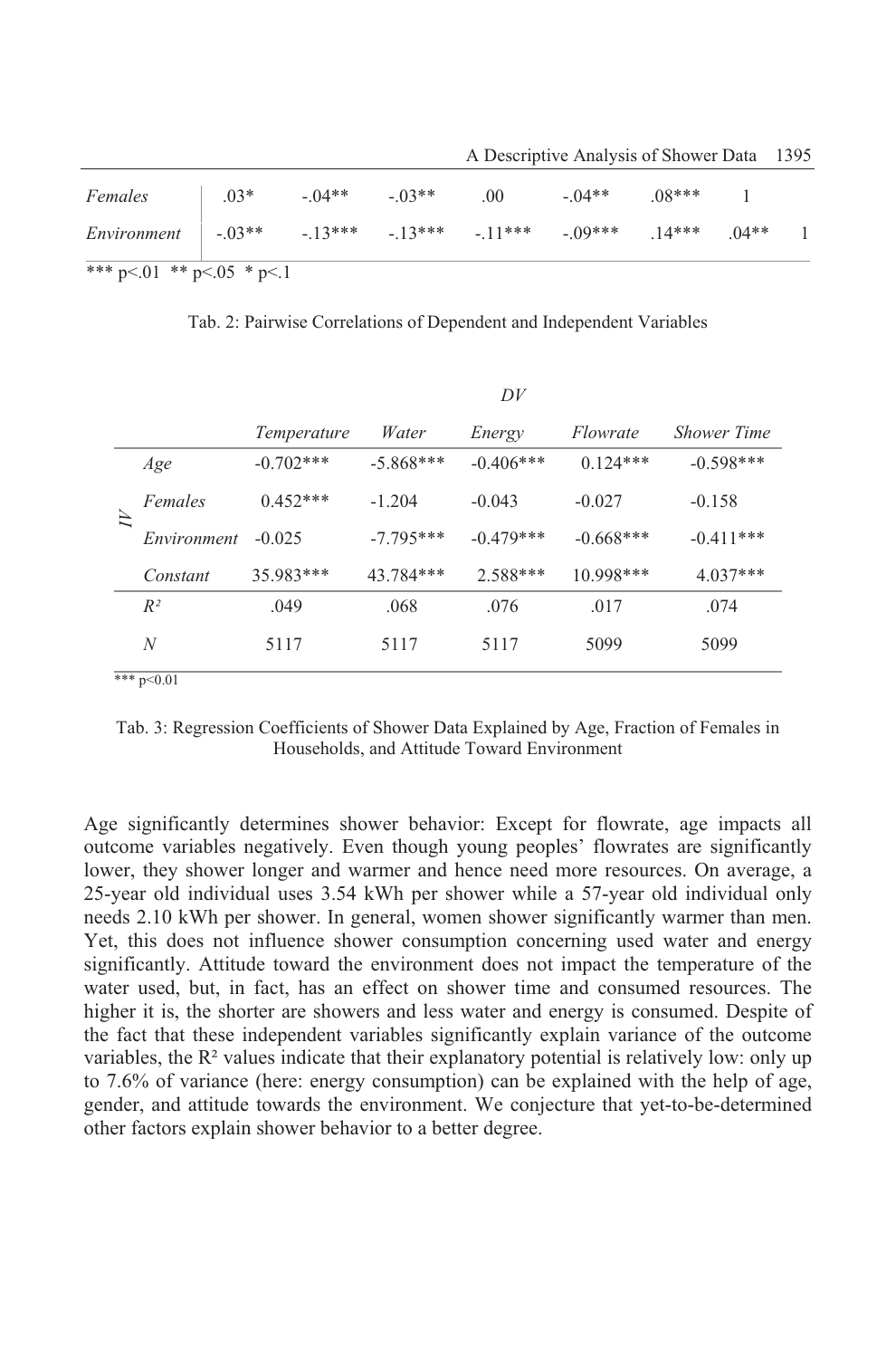#### **4 Discussion**

This paper presents the first analysis of shower data collected in a large-scaled field study. On average, a shower in our study needs 43.9 liters per shower accounting for 2.60 kWh. Increasing age and attitude toward the environment positively influence resource use in the shower: An increase by age of 10 years reduces the energy use by 0.41 kWh and an increase in attitude toward environment by 1 point (measured on a 5 point Likert scale) cuts energy use by 0.48 kWh. Analyzing the data regarding gender differences does not impact energy consumption. From the variance in measured variables, we conjecture that shower behavior is quite diverse and certainly leaves a huge potential for energy saving. Having confirmed this, research can now identify effective means to decrease energy consumption in the shower. This can be either realized by efficiency means (e.g., energy-saving shower heads) or curtailment (e.g., intervening in human behavior with real-time feedback).

The findings presented in this work are subject to two limitations. First, we have to take a Hawthorne effect into account, which might come with the smart meters being installed in the participants' showers. People might feel observed and might have therefore adapted their shower behavior accordingly because they knew that someone will analyze the collected data afterwards [MT13, Sc13]. When analyzing energy savings, the study design should always include a control group for the reason of Hawthorne effects. One can assume that consumption might be even higher than presented in our data. Second, most parts of this paper are descriptive in every respect and all findings are based on an opt-in sample of Swiss residents. The generalizability and scalability of the results have yet to be determined.

### **References**

- [At10] Attari, S. Z.; DeKay, M. L.; Davidson, C. I.; De Bruin, W. B.: Public perceptions of energy consumption and savings. Proceedings of the National Academy of sciences 107/37, pp. 16054-16059, 2010.
- [BN08] Burgess, J.; Nye, M.: Re-materialising energy use through transparent monitoring systems. Energy Policy 36/12, pp. 4454-4459, 2008.
- [De13] Prognos AG, Der Energieverbrauch der Privaten Haushalte 2000 2012, 2013, www.bfe.admin.ch/php/modules/publikationen/stream.php?extlang=de&name=de\_8508 06043.pdf, accessed on: 01.04.2016.
- [Di07] Diekmann, A.; Meyer, R.; Mühlemann, C.; Diem, A.: Schweizer Umweltsurvey 2007: Codebuch ohne Prozessvariablen, 2007, www.ethz.ch/content /dam/ethz/specialinterest/gess/chair-of-sociology/dam/documents/research/ umweltsurvey/2007/documentation/uws07CodebuchOhneProzessvariablen.pdf, accessed on: 05.03.2016.
- [Do13] Dormann, C. F.; Elith, J.; Bacher, S.; Buchmann, C.; Carl, G.; Carré, G.; Marquéz, J. R. G.; Gruber, B.; Lafourcade, B.; Leitão, P. J.; Münkemüller, T.; McClean, C.; Osborne, P.